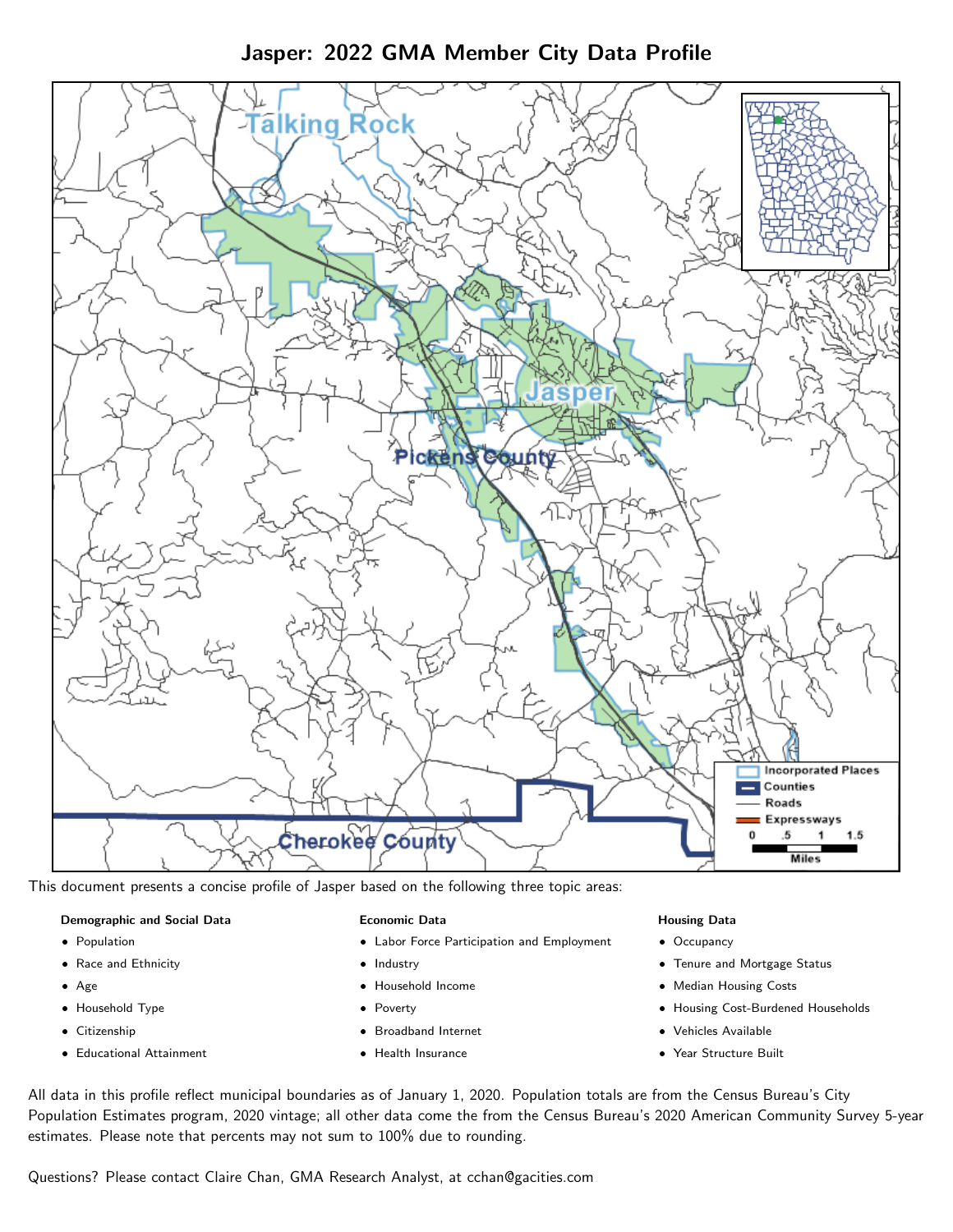# Jasper: Demographic and Social





**Citizenship** 



Source: American Community Survey, 2020 5-year estimates, table B05002 Source: American Community Survey, 2020 5-year estimates, table B15002

Race and Ethnicity



Source: U.S. Census Bureau, City Population Estimates, 2020 vintage Source: American Community Survey, 2020 5-year estimates, table B03002



Source: American Community Survey, 2020 5-year estimates, table B01001 Source: American Community Survey, 2020 5-year estimates, table B11001

### Educational Attainment



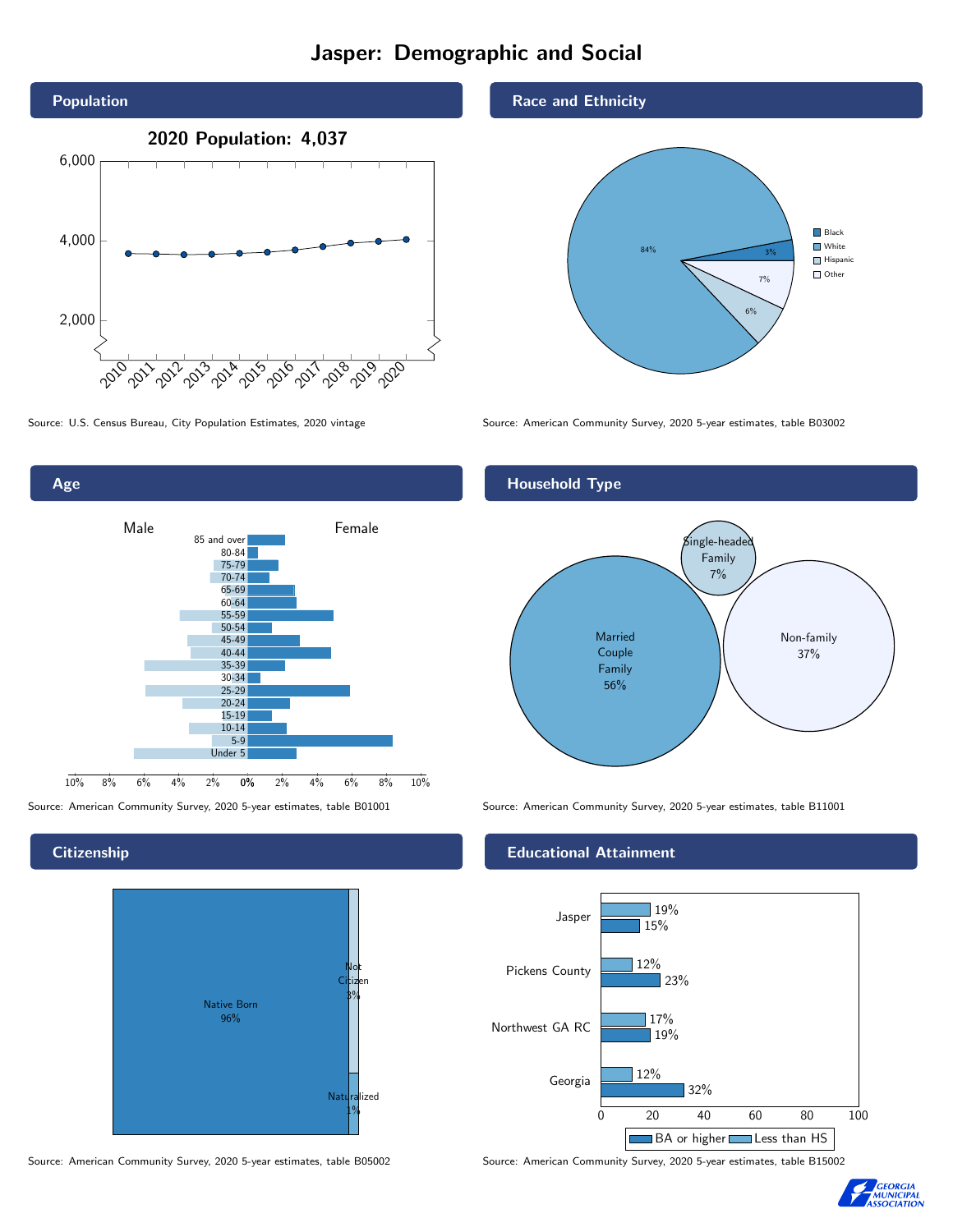## Jasper: Economic



Source: American Community Survey, 2020 5-year estimates, table B23001 Note: Unemployment rate is based upon the civilian labor force.



Source: American Community Survey, 2020 5-year estimates, tables B19013 and B19025 Source: American Community Survey, 2020 5-year estimates, table B17010



Source: American Community Survey, 2020 5-year estimates, table B28002 Source: American Community Survey, 2020 5-year estimates, table B18135

Industry

| Agriculture, forestry, fishing and hunting, and mining      | $0\%$ |
|-------------------------------------------------------------|-------|
| Construction                                                | 7%    |
| Manufacturing                                               | 19%   |
| <b>Wholesale Trade</b>                                      | 2%    |
| Retail Trade                                                | 19%   |
| Transportation and warehousing, and utilities               | 7%    |
| Information                                                 | $1\%$ |
| Finance and insurance, real estate, rental, leasing         | 3%    |
| Professional, scientific, mgt, administrative, waste mgt    | $4\%$ |
| Educational services, and health care and social assistance | 22%   |
| Arts, entertainment, recreation, accommodation, food        | $7\%$ |
| service                                                     |       |
| Other services, except public administration                | 6%    |
| Public administration                                       | 2%    |

Source: American Community Survey, 2020 5-year estimates, table C24030

**Poverty** 



#### Health Insurance